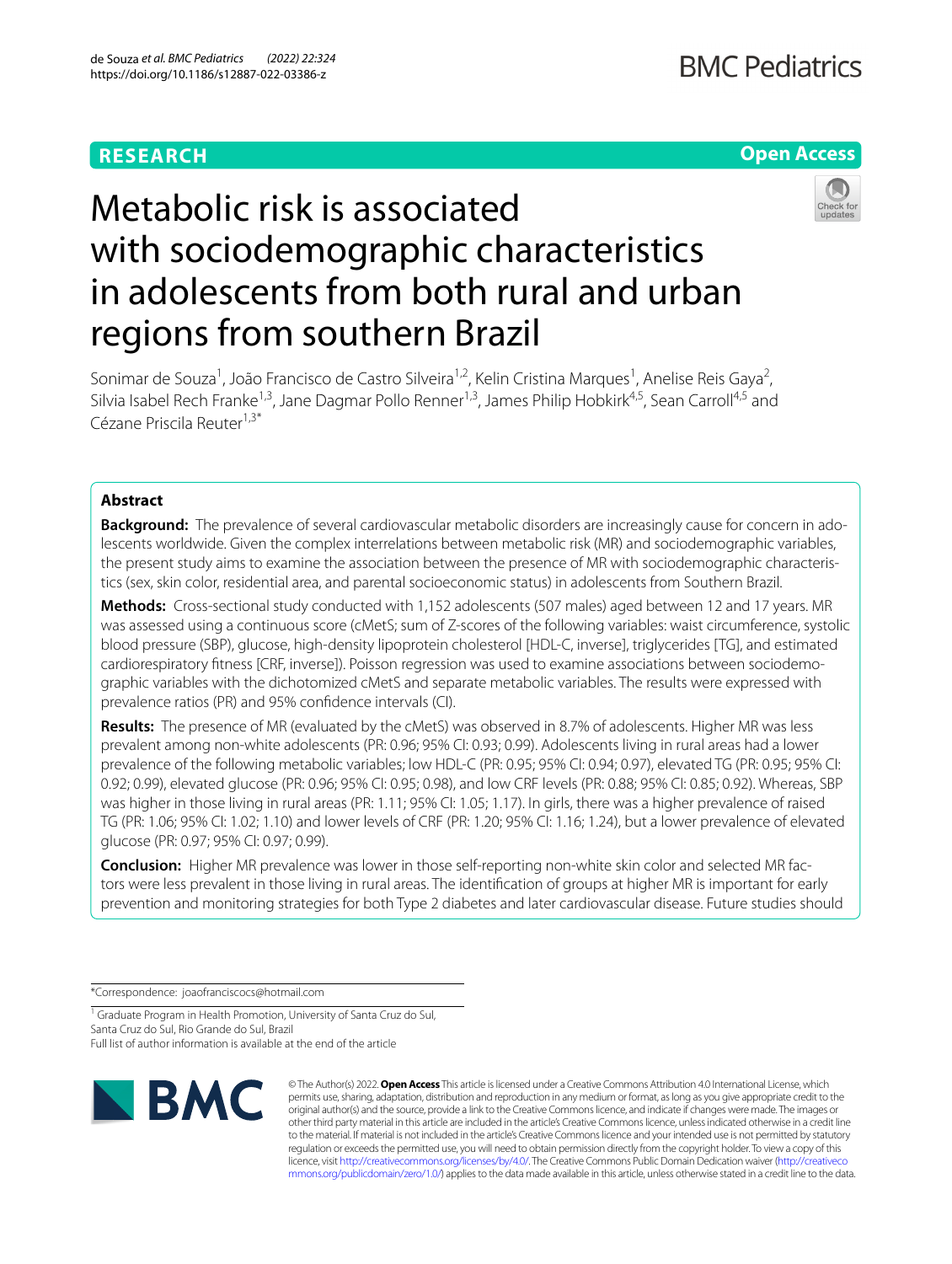be conducted to assess the socio-cultural aspects of the relationships between MR and socio-cultural and lifestyle variables.

**Keywords:** Risk factors, Cardiovascular diseases, Rural health, Urban health, Metabolic syndrome

### **Background**

The prevalence of several cardiovascular metabolic disorders is increasingly cause for concern in adolescents worldwide. Metabolic disorders, such as hypertension, pre-diabetes, Type 2 diabetes, dyslipidemia, and obesity are continually investigated across diferent populations and the identifcation of Metabolic Risk (MR) during adolescence has played an important role in the surveillance and implications for these disorders in early adulthood  $[1]$  $[1]$ .

MR factors and changes in metabolism, such as increased waist circumference (WC), triglycerides (TG), glucose, and total and low-density lipoprotein cholesterol (TC and LDL-C, respectively) tend to increase the presence of MR proportionally  $[2]$  $[2]$ . The development of these factors in childhood and adolescence, often linked to the development of insulin resistance, may represent an elevated risk of chronic cardiometabolic diseases in the longer term [[3,](#page-7-2) [4\]](#page-7-3). From this perspective, identifying higher risk adolescent groups may be a relevant preventive factor for public health strategies [[5\]](#page-7-4). Identifcation of increased MR, by characterization of the metabolic syndrome/insulin resistance syndrome, in adolescents has now been commonly recommended [\[6](#page-7-5)]. Nevertheless, controversy exists over which set of criteria to use among adolescents. Furthermore, evidence shows that current criteria exhibit racial/ethnic and gender diferences to identify increased MR, especially within minority ethnic groups in adolescents [[7\]](#page-7-6).

Amongst other variables that have been investigated, levels of cardiorespiratory ftness (CRF) have been shown to contribute substantially to the MR amongst adolescents [[6,](#page-7-5) [8\]](#page-7-7). Also, the presence of MR has been associated with other sociodemographic, and lifestyle aspects. Sociodemographic characteristics have been identifed as strong factors for identifying MR groups. Namely, differences between the sexes, skin color, residential' and school' areas, type of school, and other measures of socioeconomic status have been shown to be important predictors of MR  $[9, 10]$  $[9, 10]$  $[9, 10]$ .

Sex and residential area parameters during childhood and adolescence refect diferences in MR. Hypertension, for example, appears to be more prevalent in the rural area compared to the urban regions [\[11](#page-7-10)] and the excess body weight is usually higher among girls [[12\]](#page-7-11). Other research fndings outline the need to evaluate adolescents' MR parameters by sex, age, and ethnic/ sociodemographic groups for the prevention of health risk factors  $[13-15]$  $[13-15]$  $[13-15]$ . The prevalence of insulin resistance and associated metabolic clustering is reportedly high among Brazilian adolescents and has been associated with sociodemographic, lifestyle, dietary, anthropometric, and biochemical variables [[16](#page-7-14), [17\]](#page-7-15). Kuschnir et al. [[16\]](#page-7-14) reported broadly similar MS prevalence between the sexes, but higher prevalence of MS in adolescents from public schools across Brazil. This may indicate a possible association between socioeconomic factors and MS. Analysing the characteristics that may vary according to socioeconomic status, such as parenting, adiposity levels, eating patterns or sedentary time, physical activities, was suggested in the understanding of these complex relationships. Some Brazilian studies in adolescents have reported contrary fndings to those found in the ERICA study, namely, a higher prevalence of MS in higher socioeconomic individuals [[18\]](#page-7-16), linked to higher levels of obesity and excessive screen time. Another investigation conducted within older adolescents in Santa Catarina, Brazil, reported no signifcant diferences in age, sex, maternal education or physical activity between adolescents with and without metabolic syndrome [[19\]](#page-7-17).

Given these complex interrelations between MR and sociodemographic variables, the present study aims to examine the association between the presence of MR with sociodemographic characteristics in adolescents from a well-characterized sample of adolescent schoolchildren in region of Southern Brazil.

#### **Methods**

The sample of this cross-sectional study came from a population of 20,380 schoolchildren. Twenty-fve schools of standard educational settings (public and private network) were randomly selected from a total of 50 schools, covering the rural and urban regions of Santa Cruz do Sul, Southern Brazil. All students from the 25 schools were invited to participate in the larger study called "Schoolchildren's Health—Phase III", developed between 2014 and 2015. Those who accepted to participate were the initial sample ranging from 6 to 17 years of age  $(n=2,335;$  which is a representative n for the total population considering 95% confdence intervals and a margin error of 2%). Children from 6 to 11 years of age were excluded from the initial sample. Also, those who were diagnosed with respiratory disorders, unable to perform the CRF test, or were not fasting at blood collection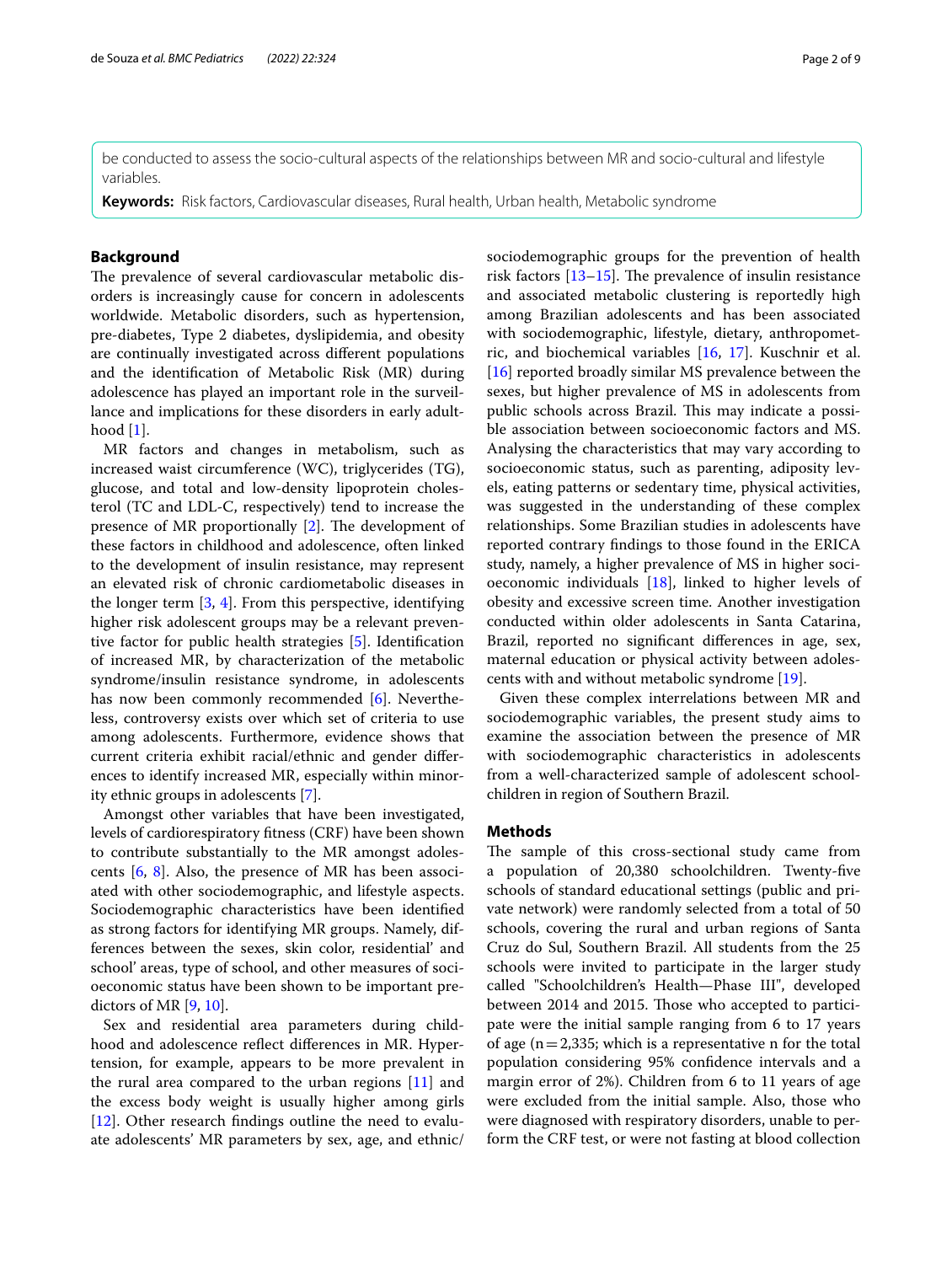were excluded from this sample study (Fig. [1](#page-2-0)). Thus, the present study had a fnal sample of 1,152 adolescents between 12 and 17 years old (645 girls), which remains as a representative n for the total population considering 95% confdence intervals and a margin error of 3%.

All evaluations were carried out in the University of Santa Cruz do Sul facilities by trained professionals. Sociodemographic characteristics, such as residential area and skin color, were evaluated using a self-reported questionnaire. The socioeconomic status was evaluated using a questionnaire fulfilled by participants' parents. The adolescents were categorized into higher (A-B), medium (C), or low socioeconomic status (D-E) based on their parents' household appliances (i.e.: bathrooms, automobiles, personal computers, dishwasher, etc.) and education status. Parents' education status and each household appliance unit received a score (the more appliances, the more the score received). The final score was constructed by summing all scores, and it was categorized by the cutof points established by the Brazilian Economic Classification Criteria  $[20]$  $[20]$  $[20]$ . The maturational stage assessment was performed using Tanner's criteria [\[21](#page-7-19)], in which the adolescent self-reported the image corresponding to their current maturational status relating to pubic hair development and physical body characteristics. Five stages of maturational status for each sex were presented: stage I (pre-pubertal), stage II (initial development), stage III (continuous maturation 1), stage IV (continuous maturation 2), and stage V (matured).

The estimate of CRF was performed using the 6-min running/walking test. The distance covered by the participant (in meters) was classifed into two categories: healthy zone and risk zone (high and low CRF levels, respectively), considering sex and age  $[22]$  $[22]$ . The WC was measured with an inelastic tape, using as reference the midpoint between the ribs and the iliac crest. Values higher than the  $90<sup>th</sup>$  percentile for age and sex were considered elevated [[23\]](#page-7-21). Measurement of blood pressure was undertaken with the adolescents sitting at rest, using a manual sphygmomanometer and stethoscope, by the auscultatory method. Systolic blood pressure measures higher than the  $90<sup>th</sup>$  percentile for age, sex, and height percentiles were considered raised (borderline BP or hypertension) according to the  $7<sup>th</sup>$  Brazilian Guideline of Arterial Hypertension [\[24](#page-7-22)].

The blood collection (10 mL) was performed by a trained healthcare professional. Levels of 12 h fasting high-density lipoprotein cholesterol (HDL-C), TG, and glucose serum samples were analyzed on the automated Miura 200 equipment (I.S.E., Rome, Italy), using commercial Kovalent/DiaSys kits (DiaSys Diagnostic Systems, Germany). Values of TG and glucose higher or equal to 110 mg/dL and values of HDL-C lower or equal to 40 mg/dL were considered raised. These cutoff points for each metabolic component were selected using the criteria of Cook et al. [\[25\]](#page-7-23).

MR was calculated using a continuous score (cMetS). Z-scores were computed for WC, systolic blood pressure (SBP), glucose, HDL-C, TG, and CRF, considering sex and age. The cMetS was calculated by summing the Z-scores and dividing them by six. Before cMetS calculation, HDL-C and CRF Z-scores were multiplied by -1 because of their inverse relationship with cardiovascular disease other risk factors. The presence of MR (higher MR/less favorable) was defned for values of cMetS higher than 3.40 standard deviations for boys and 3.61 standard deviations for girls, according to the previous fndings of Reuter et al. [[26\]](#page-7-24) within the same sample of Southern Brazilian schoolchildren from the present study.

Data analysis was performed using the Statistical Package for the Social Sciences (SPSS) software, version

<span id="page-2-0"></span>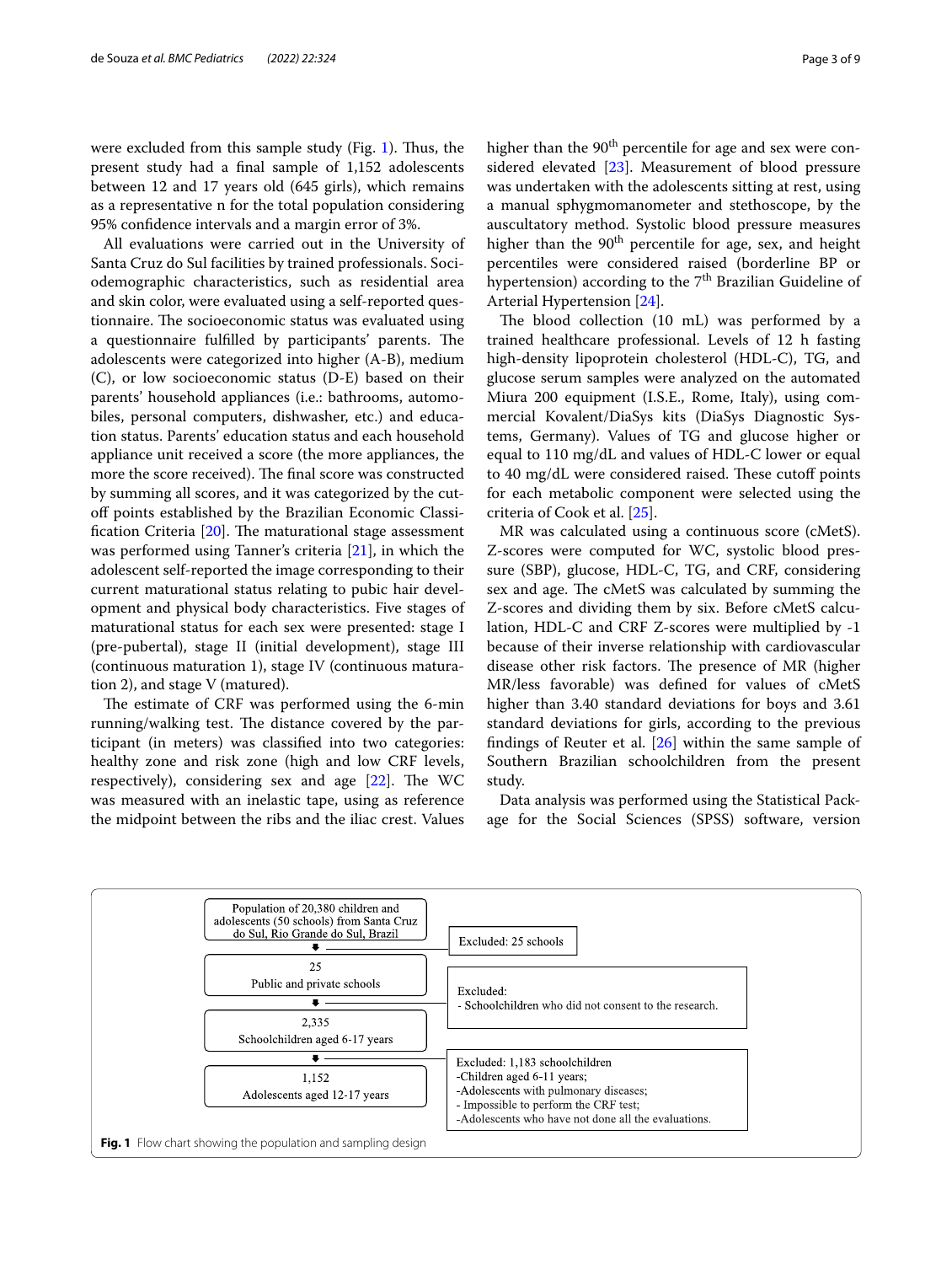23.0 (IBM, Armonk, NY, USA). Descriptive data were expressed as absolute and relative frequencies. The Poisson regression was used to evaluate associations between MR and metabolic alterations with sociodemographic characteristics. The models were adjusted for maturational stage and age, and the results were expressed using prevalence ratios (PR) with 95% confdence intervals. For all analyses, values of  $p < 0.05$  were considered significant.

### **Results**

Table [1](#page-3-0) shows the sample characteristics. A total of 1,152 adolescents were evaluated (56.0% female and 73.0% of white skin color;  $13.87 \pm 1.51$  years of age). The majority of the sample resided in urban areas and were categorized as middle or higher socio-economic status. The presence of higher MR was observed in 8.7% of the adolescents. Raised SBP (borderline and hypertension) was evident in 21.4% of adolescents and 14.3% exhibited elevated TG. It was notable that 68.2% of adolescents were designated in the lower CRF health risk zone for age and sex.

Table [2](#page-4-0) demonstrates that non-white adolescents (selfreported as black, mullato, indigenous or yellow skin color) presented a lower prevalence of MR (PR: 0.96; 95% CI: 0.93; 0.99) when compared to adolescents self-reporting white skin color. The cMetS was not significantly associated with sex, residential area, or familial socioeconomic status in this sample.

When each MR factors was evaluated separately (Table [3](#page-4-1)), raised TG levels was more prevalent in girls (PR: 1.06; 95% CI: 1.02; 1.10). Adolescents living in rural areas had a lower prevalence of dyslipidemia, namely elevated TG (PR: 0.95; 95% CI: 0.92; 0.99) and low HDL-C (PR: 0.95; 95% CI: 0.94; 0.97).

Table [4](#page-5-0) demonstrates that adolescent girls exhibited less prevalence of elevated glucose (PR: 0.97; 95% CI: 0.97; 0.99) and more prevalence of low levels of CRF (PR: 1.20; 95% CI: 1.16; 1.24). Adolescents living in rural areas showed a higher prevalence of elevated SBP (PR: 1.11; 95% CI: 1.05; 1.17); however, lowest prevalence of elevated glucose (PR: 0.96; 95% CI: 0.95; 0.98) and CRF levels (PR: 0.88; 95% CI: 0.95; 0.92).

#### **Discussion**

This study indicated that MR was associated with skin color within adolescents from a well-defned geographical area of southern Brazil. When MR components were analyzed individually, adolescents living in rural areas showed a lower prevalence of raised TG, glucose, and CRF, and low HDL-C. However, they did exhibit a higher prevalence of elevated SBP. Concerning the association of risk factors by sex, female adolescents had a similar prevalence of overall MR to male adolescents, despite presenting a higher prevalence of raised TG and low CRF.

| Page 4 of 9 |
|-------------|
|-------------|

<span id="page-3-0"></span>**Table 1** Description of characteristics of the entire sample of adolescents (*n*=1,152)

| Age                 | Mean (SD)<br>13.87 (1.51) |  |  |
|---------------------|---------------------------|--|--|
|                     | n (%)                     |  |  |
| Sex                 |                           |  |  |
| Male                | 507 (44.0)                |  |  |
| Female              | 645 (56.0)                |  |  |
| Area of residence   |                           |  |  |
| Urban               | 908 (78.8)                |  |  |
| Rural               | 244 (21.2)                |  |  |
| Socioeconomic level |                           |  |  |
| High (A-B)          | 517 (44.9)                |  |  |
| Medium (C)          | 593 (51.5)                |  |  |
| Low (D-E)           | 42 (3.6)                  |  |  |
| Maturational stage  |                           |  |  |
| I                   | 48 (4.2)                  |  |  |
| Ш                   | 187 (16.2)                |  |  |
| Ш                   | 308 (26.7)                |  |  |
| $\mathsf{IV}$       | 454 (39.4)                |  |  |
| $\vee$              | 155 (13.5)                |  |  |
| Skin color          |                           |  |  |
| White               | 841 (73.0)                |  |  |
| Non-White           | 311 (27.0)                |  |  |
| Metabolic risk      |                           |  |  |
| Absence             | 1052 (91.3)               |  |  |
| Presence            | 100(8.7)                  |  |  |
| TG                  |                           |  |  |
| Normal              | 987 (85.7)                |  |  |
| Elevated            | 165 (14.3)                |  |  |
| HDL-C               |                           |  |  |
| Normal              | 1115 (96.8)               |  |  |
| Low                 | 37(3.2)                   |  |  |
| Glucose             |                           |  |  |
| Normal              | 1119 (97.1)               |  |  |
| Elevated            | 33(2.9)                   |  |  |
| <b>SBP</b>          |                           |  |  |
| Normal              | 906 (78.6)                |  |  |
| Elevated            | 246 (21.4)                |  |  |
| WC                  |                           |  |  |
| Normal              | 1080 (93.8)               |  |  |
| Elevated            | 72 (6.3)                  |  |  |
| CRF                 |                           |  |  |
| Healthy zone        | 366 (31.8)                |  |  |
| Increased Risk zone | 786 (68.2)                |  |  |

Data presented using mean and standard deviation (SD) for continuous variables or absolute (n) and relative (%) frequencies for categorical variables; Maturational stage: I: prepubertal; II: initial development; III: continuous maturation; IV: continuous maturation; V: matured; *TG* triglycerides, HDL-C high-density lipoprotein cholesterol, *SBP* systolic blood pressure, *WC* waist circumference, *CRF* cardiorespiratory ftness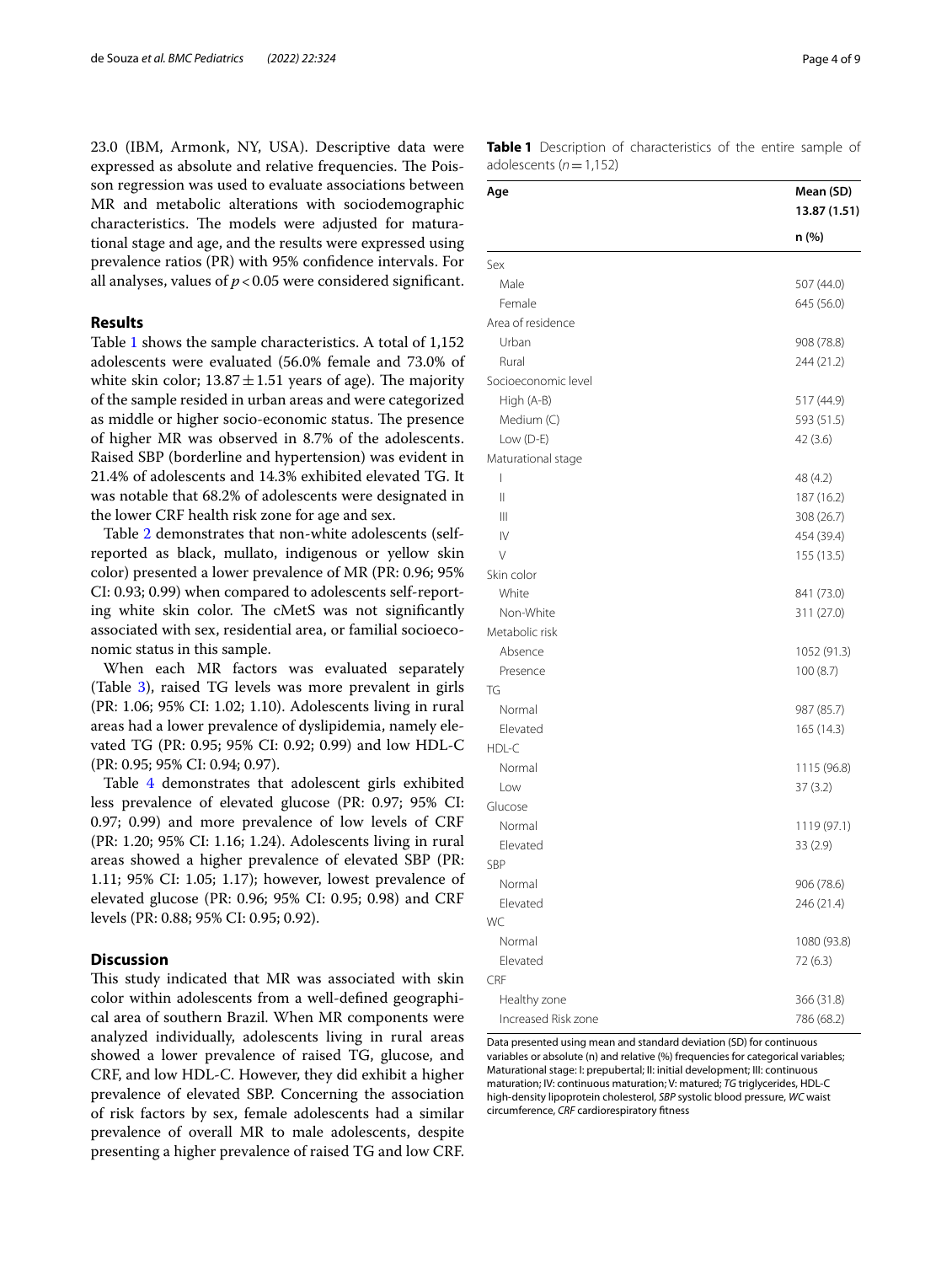<span id="page-4-0"></span>**Table 2** Association between presence of metabolic risk with sociodemographic indicators in adolescents (*n*=1,152)

|                      | Presence of metabolic risk |       |
|----------------------|----------------------------|-------|
|                      | PR (CI 95%)                | р     |
| Sex                  |                            |       |
| Male                 | 1                          |       |
| Female               | 1.00 (0.97; 1.03)          | 0.839 |
| Area of residence    |                            |       |
| Urban                | 1                          |       |
| Rural                | 0.98(0.95; 1.02)           | 0.295 |
| Socioeconomic status |                            |       |
| High (A-B)           | 1                          |       |
| Medium (C)           | 1.03 (0.99; 1.06)          | 0.117 |
| Low $(D-E)$          | 1.01 (0.94; 1.09)          | 0.804 |
| Skin color           |                            |       |
| White                | 1                          |       |
| Non-white            | 0.96(0.93; 0.99)           | 0.015 |

Poisson regression, considering as a dependent variable the metabolic risk, in a dichotomized way (absence versus presence); analyzes for sexual maturation and age. *PR* prevalence ratio, *CI* 95% confdence interval

The presence of increased cumulative MR in the study was demonstrated in 8.7% of the sample of adolescents. Within an earlier published study from this sample, the prevalence of metabolic syndrome (using pre-defned MR factors criteria), was only 1.9% in adolescents [\[5](#page-7-4)]. The large cross-sectional, multi-ethnic Brazilian ERICA (Study of Cardiovascular Risk in Adolescents) evaluated the prevalence of MR factors that constitute the metabolic syndrome in a representative sample of over 37,500

adolescents (60.0% female) aged from 12 to 17 years. Using the non-adult International Diabetes Federation (IDF) defnition for the metabolic syndrome the prevalence was typically slightly higher (2–3%) across sex and adolescent age-groups. The prevalence of MS in the South region of Brazil was higher than in the other regions, mostly due to the prevalence observed in the cities with more than 100,000 inhabitants in this macroregion  $[16]$  $[16]$ .

Also, MR in our study appears to be higher in those adolescents self-reporting a white skin color. Similarly, Caucasian North-Americans demonstrated a stronger association with MR [[27\]](#page-7-25) than other racial/ethnic groups. Using 1999–2010 data from the National Health and Nutrition Examination Survey (NHANES), Gurka et al. [[28\]](#page-7-26) performed a confrmatory factor analysis of a single metabolic syndrome factor amongst 4,174 male and female non-Hispanic blacks, non-Hispanic whites, and Hispanics aged  $12-19$  years old. This evaluation allowed diferential loadings across sex and race/ethnicity, resulting in a cMetS. Loadings to the score difered by racial/ ethnic and gender subgroup, mainly with respect to the dyslipidemia component of the syndrome, namely TG and HDL-C.

Among 7,385 adolescents aged 12 to 17 years from the United States assessed within the National Health and Nutrition Examination Survey (NHANES), a close relation of MR with the anthropometric measurement of abdominal obesity, namely the waist-height ratio was observed [[29](#page-7-27)]. A cross-sectional study conducted with 1,069 Brazilian adolescent participants (the Cardiovascular Risk in Adolescents Study) aged 12–17 years, showed

<span id="page-4-1"></span>**Table 3** Associations between WC, TG, and HDL-C with sociodemographic indicators in adolescents (*n*=1,152)

|                     | <b>Elevated WC</b> |       | <b>Elevated TG</b> |         | Low HDL-C         |         |
|---------------------|--------------------|-------|--------------------|---------|-------------------|---------|
|                     | PR (CI 95%)        | p     | PR (CI 95%)        | p       | PR (CI 95%)       | p       |
| Sex                 |                    |       |                    |         |                   |         |
| Male                |                    |       |                    |         |                   |         |
| Female              | 1.00 (0.96; 1.03)  | 0.846 | 1.06(1.02; 1.10)   | < 0.001 | 0.99(0.97; 1.01)  | 0.521   |
| Residential area    |                    |       |                    |         |                   |         |
| Urban               |                    |       |                    |         |                   |         |
| Rural               | 1.00 (0.96; 1.05)  | 0.871 | 0.95(0.92; 0.99)   | 0.024   | 0.95(0.94; 0.97)  | < 0.001 |
| Socioeconmic status |                    |       |                    |         |                   |         |
| High (A-B)          |                    |       |                    |         |                   |         |
| Medium (C)          | 1.00 (0.96; 1.04)  | 0.913 | 1.00(0.96; 1.04)   | 0.989   | 1.02 (0.99; 1.03) | 0.201   |
| Low $(D-E)$         | 0.95(0.87; 1.04)   | 0.279 | 0.98(0.90; 1.08)   | 0.735   | 0.99(0.95; 1.05)  | 0.770   |
| Skin color          |                    |       |                    |         |                   |         |
| White               |                    |       |                    |         |                   |         |
| Non-white           | 0.97(0.93; 1.02)   | 0.207 | 0.96(0.93; 1.00)   | 0.077   | 0.99(0.97; 1.01)  | 0.405   |

Poisson regression considering as a dependent variable WC (normal versus high), TG (normal versus high) and HDL-C (normal versus low); adjusted for sexual maturation and age. *PR* prevalence ratio, *CI* 95% confdence interval, *WC* waist circumference, *TG* triglycerides, *HDL-C* High-Density Lipoprotein cholesterol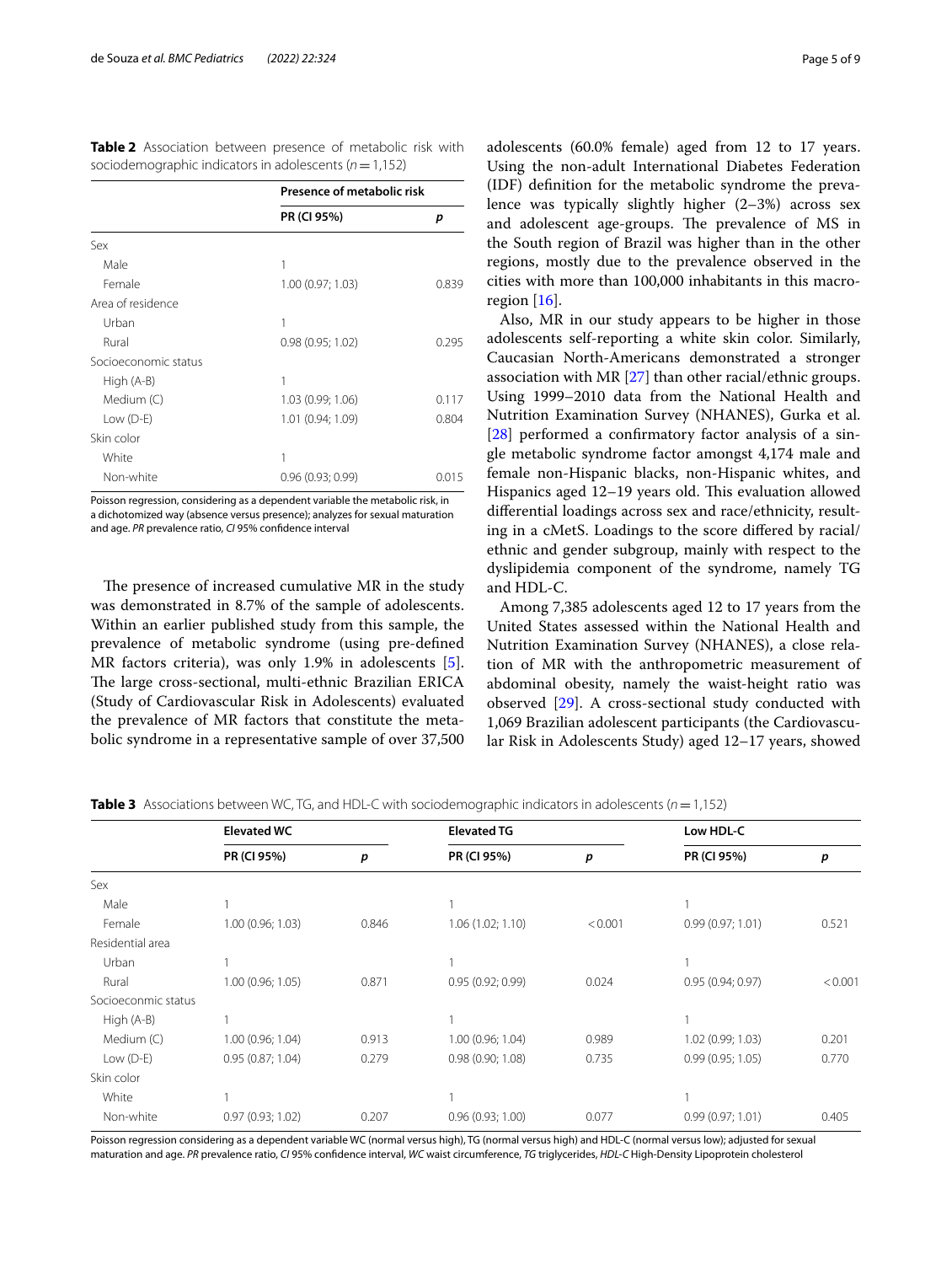<span id="page-5-0"></span>**Table 4** Association between glucose, SBP, and CRF with sociodemographic indicators in adolescents (*n* = 1,152)

|                      | <b>Elevated Glucose</b> |                  | <b>Elevated SBP</b> |         | <b>Low CRF</b>    |         |
|----------------------|-------------------------|------------------|---------------------|---------|-------------------|---------|
|                      | PR (CI 95%)             | $\boldsymbol{p}$ | PR (CI 95%)         | p       | PR (CI 95%)       | p       |
| Sex                  |                         |                  |                     |         |                   |         |
| Male                 |                         |                  |                     |         |                   |         |
| Female               | 0.97(0.97; 0.99)        | 0.012            | 0.99(0.95; 1.03)    | 0.703   | 1.20 (1.16; 1.24) | < 0.001 |
| Residential area     |                         |                  |                     |         |                   |         |
| Urban                |                         |                  |                     |         |                   |         |
| Rural                | 0.96(0.95; 0.98)        | < 0.001          | 1.11(1.05; 1.17)    | < 0.001 | 0.88(0.85; 0.92)  | < 0.001 |
| Socioeconomic status |                         |                  |                     |         |                   |         |
| High (A-B)           |                         |                  |                     |         |                   |         |
| Medium (C)           | 1.00 (0.98; 1.02)       | 0.713            | 1.03 (0.99; 1.07)   | 0.166   | 0.99(0.96; 1.02)  | 0.650   |
| Low $(D-E)$          | 1.00(0.96; 1.05)        | 0.863            | 0.98(0.89; 1.08)    | 0.714   | 0.95(0.88; 1.04)  | 0.265   |
| Skin color           |                         |                  |                     |         |                   |         |
| White                |                         |                  |                     |         |                   |         |
| Nonwhite             | 0.98(0.97; 1.00)        | 0.124            | 1.02 (0.98; 1.07)   | 0.284   | 1.01 (0.97; 1.04) | 0.633   |

Poisson regression considering as dependent variable glucose (normal versus high), SBP (normal versus high), and CRF (normal versus low); regression analyses adjusted for sexual maturation and age. *PR* prevalence ratio, *CI* 95% confdence interval, *SBP* systolic blood pressure, *CRF* cardiorespiratory ftness

that all commonly applied anthropometric indices, especially the waist-to height ratio, had excellent predictive capacity for metabolic syndrome characteristics [\[30](#page-7-28)]. Also, insulin resistance (determined using the  $75<sup>th</sup>$  percentile of the Homeostatic Model Assessment for Insulin Resistance; HOMA-IR) was detected in 27% of the adolescents and was more prevalent among younger adolescents (12 to 14 years), those residing in the southern and south-eastern regions of the country, and those who were physically inactive [\[17\]](#page-7-15). Regarding the lipid profle, de Andrade et al. [\[17\]](#page-7-15) found substantial proportions of individuals with borderline and high levels of TG, in addition to low levels of HDL-C. Cunha et al. [[31\]](#page-8-0) analysed the lipid profle of 600 adolescents (10 to 19 years of age) in the state of Paraná (south Brazil) and found altered lipid levels, and high proportions of low HDL-C (52%) and borderline or high TG (30%), relatively consistent with the frequencies reported in the ERICA investigation (46.6 and 19.8%, respectively). In the adjusted analysis of the lipid variables, only TG was associated with insulin resistance. It seems that TG levels increase with the advancement of puberty in both sexes. As expected, the prevalence of insulin resistance was 2.5-fold higher among individuals categorised with severe obesity, with both higher waist circumference and high serum TG levels associated with a higher likelihood of insulin resistance.

Gonçalves et al. [\[32](#page-8-1)] showed signifcant contextual and individual characteristics related to the school food environment were associated with hypertension and obesity in Brazilian adolescents. The importance of the offer and consumption of planned meals and the negative infuence

of the purchase of poorer quality foods at school cafeterias were identifed in relation to these MR factors.

An in-depth discussion of the role of skin color in the prevalence of higher blood pressure was carried out by Gravlee and Dressler [\[33\]](#page-8-2). Interestingly, in an analysis carried out by refectance spectrophotometry, no relationship was observed between blood pressure levels and skin pigmentation. These data highlight the importance of the diferences between the individual's perception of their skin color and the real pigmentation of the skin and also shows the mediating role of sociocultural factors since individuals with dark self-ratings of color who have lowered or high socioeconomic status have diferent blood pressure levels. These hypotheses underscore the importance of the interaction of socio-cultural processes in the relationship between skin color and blood pressure disorders.

Adolescents resident in rural areas showed a lower prevalence of raised TG, HDL-C, glucose, and low CRF, and a higher prevalence of high SBP in our study. Living habits in urban and rural regions difer mainly by the environment by allowing diferent forms of food, physical activity, and access to relevant healthcare and information/advice. In a separate analysis of adolescents in the Brazilian ERICA study [\[34\]](#page-8-3), multilevel logistic regression models of individual characteristic of the adolescent and school environment were undertaken in relation to the coexistence of behavioral risk factors for cardiovascular diseases. School-level variables show that studying in private schools and living in economically favoured Brazilian regions have increased adolescents' likelihood of belonging to higher cardiovascular disease behavioural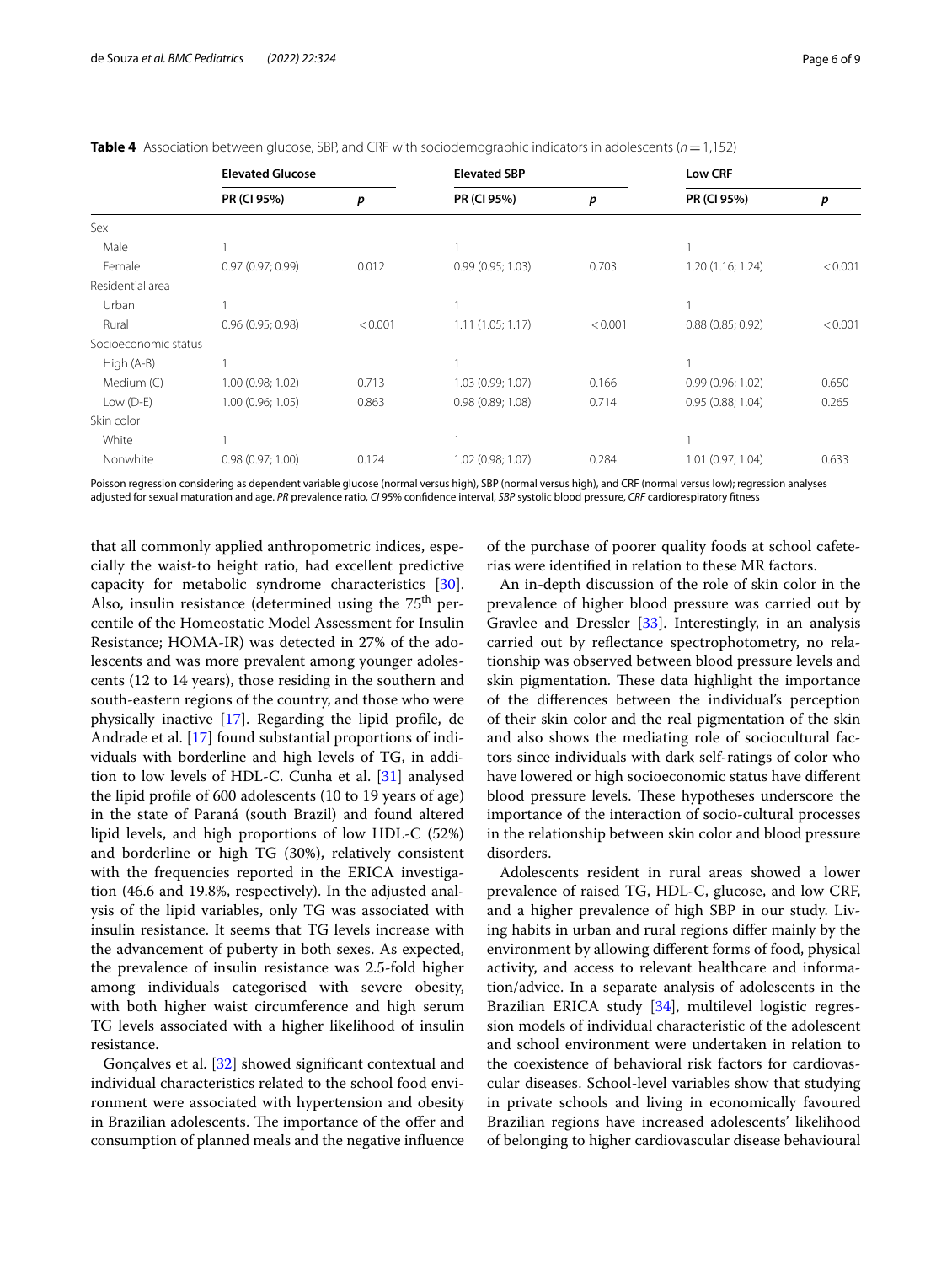risk profile. The coexistence of behavioural patterns encompassed risk factors such as smoking, alcohol intake and levels of highly processed food/drink intake. Based on the analysis applied to school environment variables, it was possible seeing increased likelihood of coexistence of risk factors for cardiovascular disease in adolescents studying in private schools located in socioeconomic developed Brazilian regions.

In a Venezuelan study, the altered TG/HDL-C ratio in children and adolescents may be a prediction for MR [[35\]](#page-8-4). In Iran, low HDL-C prevalence in children and adolescents was higher in urban than in rural areas, demonstrating that there were diferences between the residential areas [\[36](#page-8-5)]. Hypertension was present in adolescents in rural areas in northeastern China when compared with the urban area. Diferently from a Chinese multicenter study, in which the mean SBP was higher in the urban area  $[11]$  $[11]$  $[11]$ . Data from a study conducted in Taiwan, with 649,442 adolescents, is consistent with our fndings, in which lower values of CRF were presented in those rural adolescents [\[37\]](#page-8-6). On the other hand, in a study with Chinese children and adolescents, there was a stronger association of raised glucose in those residing in the urban zone. It may be inferred that mainly lifestyle factors, including physical activity status and dietary habits, can lead to changes in these social indicators of metabolic health.

Further, this study demonstrated that high glucose was less prevalent and that elevated TG was more prevalent in female adolescents. In contrast, Agostinis-Sobrinho et al. [[38](#page-8-7)], in a study conducted in the north of Portugal, demonstrated that girls had lower TG values compared to boys. In the United States, a retrospective study of 8,337 adolescents in North Carolina showed that girls tend to have a lower risk of increased glucose or prediabetes [\[39](#page-8-8)]. In Europe, a lower prevalence of pre-diabetes in girls was found, similar to our fndings [\[40](#page-8-9)]. Also, the National Health and Nutrition Survey 2005–2014 showed that boys have a higher prevalence of increased glucose and pre-diabetes (21.4%) [[41\]](#page-8-10).

Our study indicated that girls have a higher prevalence of low CRF levels compared to boys. In Japan [[42](#page-8-11)] and Portugal [[38](#page-8-7)], lower levels of CRF have also been identifed in girls. In a Brazilian study, low levels of CRF were associated with MR  $[43]$  $[43]$  $[43]$ . More recently, both moderateto-vigorous physical activity and sedentary time have been shown to be independently associated with MR in Brazilian adolescents  $[44]$  $[44]$ . These changes are a reflection of lifestyle, unhealthy environmental, and social factors that can lead to negative results of metabolic health [\[45](#page-8-14)]. It is suggested that the early identifcation of MR in adolescence is fundamental to the prevention of cardiovascular diseases later during adult life.

This form of assessment using cMetS allows us to efectively cluster more than one MR factor into a single indicator, demonstrating the presence of MR in adolescents in the diferent sociodemographic groups. However, as a limitation of this study, glucose assessment is considered an indirect method of measuring insulin resistance—seen by many investigators as an important mediator of MR during adolescent growth and development. Second, the cross-sectional design did not make it possible to follow the evolution of health conditions prospectively. Also, it was not possible to include a comprehensive assessment by ethnic groups (assessed by skin color self-evaluation), as the adolescents were predominantly white. Lastly, adolescents should make more than one blood pressure assessment before classifcation, since a single assessment may overestimate the blood pressure values and prevalence [\[46](#page-8-15)].

#### **Conclusion**

The MR presence was associated with skin color. Also, some relevant diferences between the residential area, sex, and skin color were identifed for selected MR variables: residential area was associated TG, HDL-C, glucose, SBP, and CRF, whereas sex was associated with TG, glucose, and CRF. The presence of MR factors in adolescents indicates an unavoidable and worrying risk for future cardiovascular complications. Moreover, the presence of cumulative MR in adolescents was comparatively high. These findings demonstrate the need to prevent metabolic deterioration at this early age. Thus, this study encourages the prevention of MR in adolescents and the monitoring of MR by public health agencies. Future studies should evaluate longitudinal MR factors in diferent populations, considering other ethnic groups and sociocultural factors.

#### **Abbreviations**

cMetS: Continuous metabolic risk score; CRF: Cardiorespiratory ftness; HDL-C: High-density lipoprotein cholesterol; LDL-C: Low-density lipoprotein cholesterol; MR: Metabolic risk; SBP: Systolic blood pressure; TC: Total cholesterol; TG: Triglycerides; WC: Waist circumference.

#### **Acknowledgements**

We appreciate the partnership of the schools and the fnancial support of the University of Santa Cruz do Sul (UNISC) and Coordination for the Improvement of Personnel in Higher Education—Brazil (CAPES)—Finance Code 001. We are grateful for all dedication of Prof. Miria Suzana Burgos (*In memoriam*) during her coordination of "Schoolchildren's Health Research", from 1997 to 2017.

#### **Authors' contributions**

SS, JFCS, and KCM participated in data organization and designed the study. SS, and CPR performed the statistical analysis. All authors contributed to the elaboration of the manuscript with critical comments about it. Also, all authors wrote, read, and approved the fnal version of the manuscript.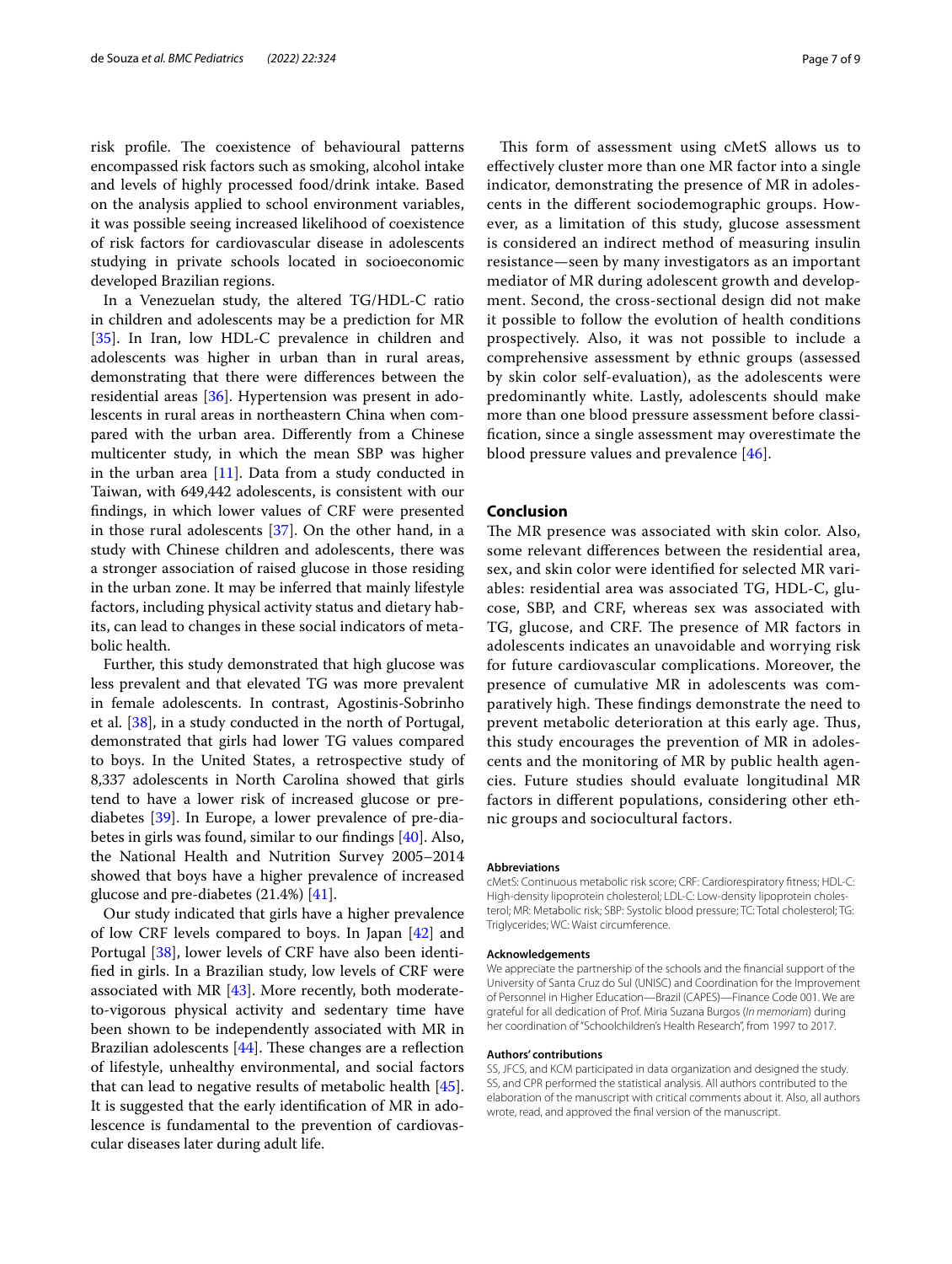#### **Funding**

This work was carried out with the support of the Coordination for the Improvement of Personnel in Higher Education – Brazil (CAPES)—Financing Code 001.

#### **Availability of data and materials**

The database used and analyzed in the present study is not publicly available as its information may compromise the participants' privacy and consent involved in the research. However, the data are available from the corresponding author (EA), upon reasonable request.

#### **Declarations**

#### **Ethics approval and consent to participate**

The present study was in accordance with the Declaration of Helsinki and was approved by the Research Ethics Committee of the University of Santa Cruz do Sul (UNISC) (protocol n° CAAE: 31576714.6.0000.5343, approval number: 714.216). The parents or legal guardians of the adolescent participants signed the term of voluntary and informed consent and the students signed the term of assent.

#### **Consent for publication**

Not applicable.

#### **Competing interests**

The authors state no competing interests.

#### **Author details**

<sup>1</sup> Graduate Program in Health Promotion, University of Santa Cruz do Sul, Santa Cruz do Sul, Rio Grande do Sul, Brazil. <sup>2</sup> Graduate Program in Human Movement Sciences, Federal University of Rio Grande do Sul, Porto Alegre, Rio Grande do Sul, Brazil. <sup>3</sup> Department of Health Sciences, Graduate Program in Health Promotion, University of Santa Cruz do Sul, Santa Cruz do Sul, Rio Grande do Sul, Brazil. <sup>4</sup>School of Life Sciences, University of Hull, Kingston upon Hull, UK.<sup>5</sup> Department of Sport, Health and Exercise Science, University of Hull, Kingston upon Hull, UK.

#### Received: 6 March 2022 Accepted: 23 May 2022 Published online: 02 June 2022

#### **References**

- <span id="page-7-0"></span>1. Telo GH, Cureau FV, Szklo M, Bloch KV, Schaan BD. Prevalence of type 2 diabetes among adolescents in Brazil: fndings from study of cardiovascular risk in adolescents (ERICA). Pediatr Diabetes. 2019;20:389–96.
- <span id="page-7-1"></span>2. Bloch KV, Klein CH, Szklo M, Kuschnir MCC, De Azevedo AG, Barufaldi LA, et al. ERICA: prevalências de hipertensão arterial e obesidade em adolescentes brasileiros. Rev Saude Publica. 2016;50:1s–12s.
- <span id="page-7-2"></span>3. Sinaiko AR, Jacobs DR, Woo JG, Bazzano L, Burns T, Hu T, et al. The International Childhood Cardiovascular Cohort (i3C) consortium outcomes study of childhood cardiovascular risk factors and adult cardiovascular morbidity and mortality: Design and recruitment. Contemp Clin Trials. 2018;69:55–64.
- <span id="page-7-3"></span>4. de Souza S, Reuter CP, Andersen LB, Lima RA, Pfeifer KA, de Mello ED, et al. Metabolic risk associated with liver enzymes, uric acid, and hemoglobin in adolescents. Pediatr Res. 2020;88:945–9.
- <span id="page-7-4"></span>5. Reuter CP, Burgos MS, Barbian CD, Renner JDP, Franke SIR, de Mello ED. Comparison between diferent criteria for metabolic syndrome in schoolchildren from southern Brazil. Eur J Pediatr. 2018;177:1471–7.
- <span id="page-7-5"></span>6. Andersen LB, Lauersen JB, Brønd JC, Anderssen SA, Sardinha LB, Steene-Johannessen J, et al. A new approach to defne and diagnose cardiometabolic disorder in children. J Diabetes Res. 2015;2015:1–10.
- <span id="page-7-6"></span>7. Sumner AE. Ethnic Diferences in triglyceride levels and high-density lipoprotein lead to underdiagnosis of the metabolic syndrome in black children and adults. J Pediatr. 2009;155:7–11.
- <span id="page-7-7"></span>8. Stavnsbo M, Resaland GK, Anderssen SA, Steene-Johannessen J, Domazet SL, Skrede T, et al. Reference values for cardiometabolic risk scores in children and adolescents: Suggesting a common standard. Atherosclerosis. 2018;278:299–306.
- <span id="page-7-8"></span>9. Moschonis G, Kaliora AC, Karatzi K, Michaletos A, Lambrinou CP, Karachaliou AK, et al. Perinatal, sociodemographic and lifestyle correlates of increased total and visceral fat mass levels in schoolchildren in Greece: the healthy growth study. Public Health Nutr. 2017;20:660–70.
- <span id="page-7-9"></span>10. Silventoinen K, Gouveia É, Jelenkovic A, Maia J, Antunes AM, Pinheiro De Carvalho MA, et al. The genetic background of metabolic trait clusters in children and adolescents. Metab Syndr Related Disord. 2017;15:329–36.
- <span id="page-7-10"></span>11. Wang J, Sun W, Wells GA, Li Z, Li T, Wu J, et al. Diferences in prevalence of hypertension and associated risk factors in urban and rural residents of the northeastern region of the People's Republic of China: a crosssectional study. PLoS ONE. 2018;13: e0195340.
- <span id="page-7-11"></span>12. Welser L, Lima RA, Silveira JF, Andersen LB, Pfeifer KA, Renner JDP, et al. Cardiometabolic risk factors in children and adolescents from southern Brazil: comparison to international reference values. J Pediatr Endocrinol Metab. 2021;34:1237–46.
- <span id="page-7-12"></span>13. van der Heijden GJ, Wang ZJ, Chu ZD, Haymond M, Sauer PJJ, Sunehag AL. Obesity-related metabolic risk in sedentary hispanic adolescent girls with normal BMI. Children. 2018;5:79.
- 14. Ulbricht L, De Campos MF, Esmanhoto E, Ripka WL. Prevalence of excessive body fat among adolescents of a south Brazilian metropolitan region and State capital, associated risk factors, and consequences. BMC Public Health. 2018;18:1–11.
- <span id="page-7-13"></span>15. Werneck AO, Da Silva DRP, Fernandes RA, Ronque ERV, Coelho-E-Silva MJ, Cyrino ES. Sport participation and metabolic risk during adolescent years: a structured equation model. Int J Sports Med. 2018;39:674–81.
- <span id="page-7-14"></span>16. Kuschnir MCC, Bloch KV, Szklo M, Klein CH, Barufaldi LA, De Azevedo Abreu G, et al. ERICA: prevalence of metabolic syndrome in Brazilian adolescents. Revista de Saúde Pública. 2016;50 Suppl 1(Suppl 1):1s–13s.
- <span id="page-7-15"></span>17. De Andrade MIS, Oliveira JS, Leal VS, Cabral PC, De Lira PIC. Independent predictors of insulin resistance in Brazilian adolescents: results of the study of cardiovascular risk in adolescents-Brazil. PLoS One. 2021;16:1–17.
- <span id="page-7-16"></span>18. Dos Santos MC, De Castro Coutinho APC, De Souza Dantas M, Yabunaka LAM, Guedes DP, Oesterreich SA. Correlates of metabolic syndrome among young Brazilian adolescents population. Nutr J. 2018;17:1–8.
- <span id="page-7-17"></span>19. Mastroeni SS de BS, Mastroeni MF, Ekwaru JP, Setayeshgar S, Veugelers PJ, Gonçalves M de C, et al. Anthropometric measurements as a potential non-invasive alternative for the diagnosis of metabolic syndrome in adolescents. Arch Endocrinol Metab. 2019;63:30–9.
- <span id="page-7-18"></span>20. ABEP. Associação Brasileira de Empresas de Pesquisa. Brazilian Criteria 2015 and social class distribution update for 2016. Available at: [https://](https://www.abep.org/criterio-brasil) [www.abep.org/criterio-brasil](https://www.abep.org/criterio-brasil). Accessed 23 May 2021.
- <span id="page-7-19"></span>21. Tanner JM. Growth at adolescence. 2nd ed. Oxford: Blackwell Scientifc; 1962.
- <span id="page-7-20"></span>22. PROESP-BR. Projeto Esporte Brasil. Manual de testes e avaliação. 2016. <https://www.ufrgs.br/proesp/arquivos/manual-proesp-br-2016.pdf>. Accessed 23 Jan 2021.
- <span id="page-7-21"></span>23. Fernández JR, Redden DT, Pietrobelli A, Allison DB. Waist circumference percentiles in nationally representative samples of African-American, European-American, and Mexican-American children and adolescents. J Pediatr. 2004;145:439–44.
- <span id="page-7-22"></span>24. Malachias MVB, Gomes MAM, Nobre F, Alessi A, Feitosa AD, Coelho EB. 7th Brazilian Guideline of arterial hypertension: Chapter 2 - diagnosis and classifcation. Arquivos Brasileiros de Cardiologia. 2016;107:07–13.
- <span id="page-7-23"></span>25. Cook S, Weitzman M, Auinger P, Nguyen M, Dietz WH. Prevalence of a metabolic syndrome phenotype in adolescents: fndings from the third National Health and Nutrition Examination Survey, 1988–1994. Arch Pediatr Adolesc Med. 2003;157:821–7.
- <span id="page-7-24"></span>26. Reuter CP, Andersen LB, de Moura Valim AR, Reuter ÉM, Borfe L, Renner JDP, et al. Cutoff points for continuous metabolic risk score in adolescents from southern Brazil. Am J Human Biol. 2019;31:1–5.
- <span id="page-7-25"></span>27. Staiano AE, Gupta AK, Katzmarzyk PT. Cardiometabolic risk factors and fat distribution in children and adolescents. J Pediatr. 2014;164:560.
- <span id="page-7-26"></span>28. Gurka MJ, Ice CL, Sun SS, DeBoer MD. A confrmatory factor analysis of the metabolic syndrome in adolescents: an examination of sex and racial/ethnic diferences. Cardiovasc Diabetol. 2012;11:1–10.
- <span id="page-7-27"></span>29. Dong B, Arnold LW, Peng Y, Wang Z. Ethnic diferences in cardiometabolic risk among adolescents across the waist-height ratio spectrum: National Health and Nutrition Examination Surveys (NHANES). Int J Cardiol. 2016;222:622–8.
- <span id="page-7-28"></span>30. Cristine Silva K, Santana Paiva N, de Rocha Faria F, do Franceschini SCC, Eloiza Piore S. Predictive ability of seven anthropometric indices for